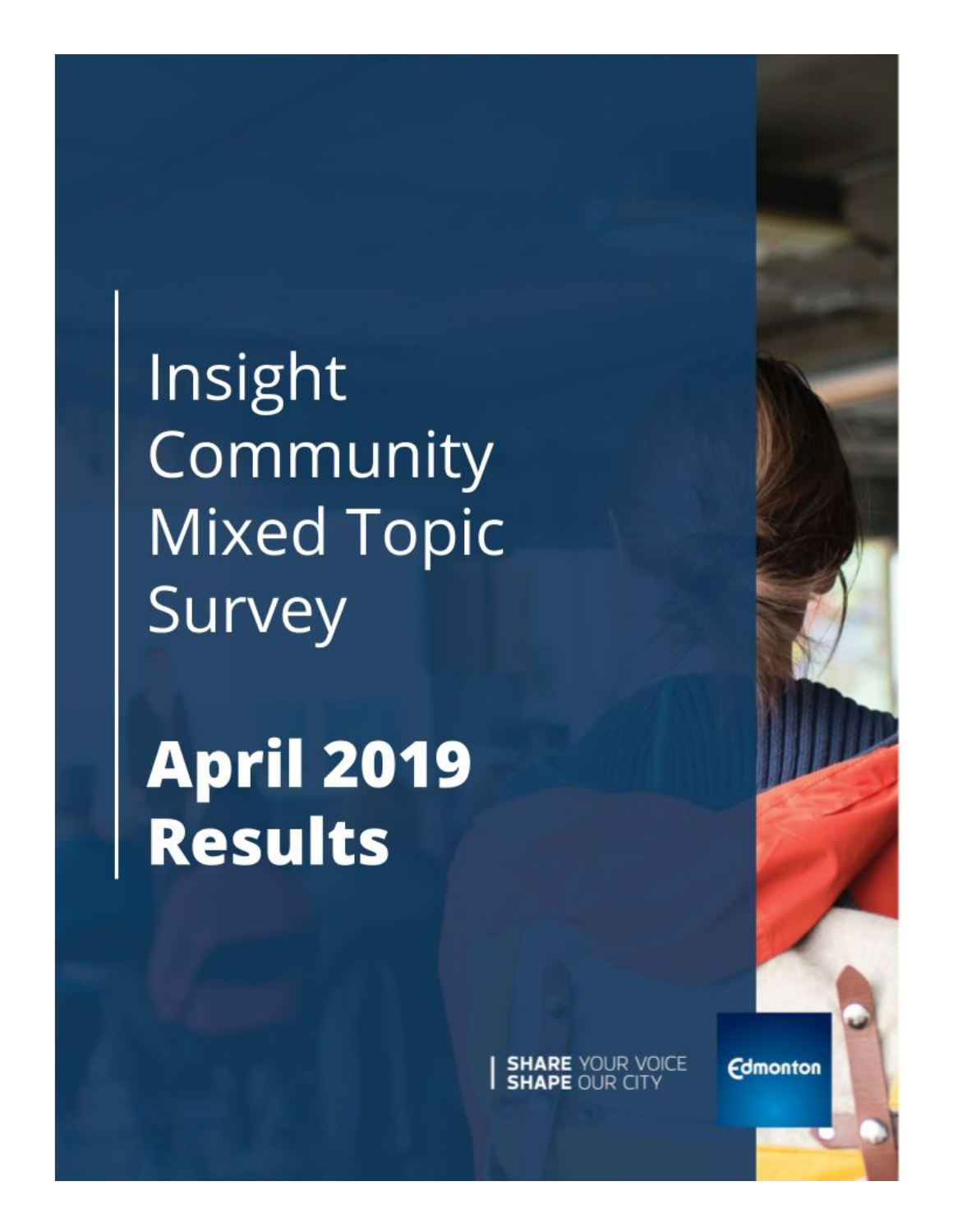# **April 2019 Mixed Topic Survey Results**

## **BACKGROUND**

The Edmonton Insight Community is a panel of over 11,400 Edmontonians (April 2019) who provide feedback to help City of Edmonton Council and administration make decisions. The Insight Community is managed by the Corporate Research Unit at the City of Edmonton. Corporate Research advises on, plans, executes, and reports on research for almost every administrative area of the City.

Every month, the Corporate Research Unit works with other City of Edmonton departments to develop a Mixed Topic Survey. Each Mixed Topic is composed of a variety of short surveys that help different departments make decisions using public feedback. We compile these topics into a single survey to reduce the amount of times we ask Insight Members for input and avoid overwhelming them.

The following topics were covered on the April 2019 Mixed Topic Survey:

- Snow and Ice
- Shisha
- Sense of Community

## **METHODOLOGY**

The survey was hosted on the Edmonton Insight Community website and a link to the survey was posted on edmonton.ca/surveys. The survey was conducted online from April 9 - 16, 2019 and was completed by 3,164 Insight Community Members and 17 individuals who anonymously accessed the survey link. As a non-random online survey, a margin of error is not reported for these results. However, if a probability sample had been used results for a random sample of 3,164 it would be accurate  $\pm$  1.7 percentage points, 19 times out of 20.

### **RESULTS SUMMARY**

#### Shisha

We asked the Insight Community for their opinions on potential bylaw changes that would prohibit anyone from smoking herbal shisha or water pipes inside retail or commercial businesses. Shisha is an herbal product that is consumed using a hookah or waterpipe. When consumed, shisha produces smoke or byproducts similar to other organic combustibles. There are approximately 42 licensed businesses within Edmonton where shisha can be consumed, which include hookah lounges and restaurants. Edmonton City Council had given the first of three readings to a bylaw that will prohibit anyone from smoking shisha and waterpipes inside a retail/commercial business. There are a number of options for when this bylaw can be implemented. Health advocates support a more immediate transition to the ban (up to 6 months) due to health impacts. Most owners of businesses that allow shisha consumption feel a longer transition period (4 to 5 years) is required before the bylaw should come into force for business reasons. Typically, once approved, bylaws come into effect immediately. City officials support a middle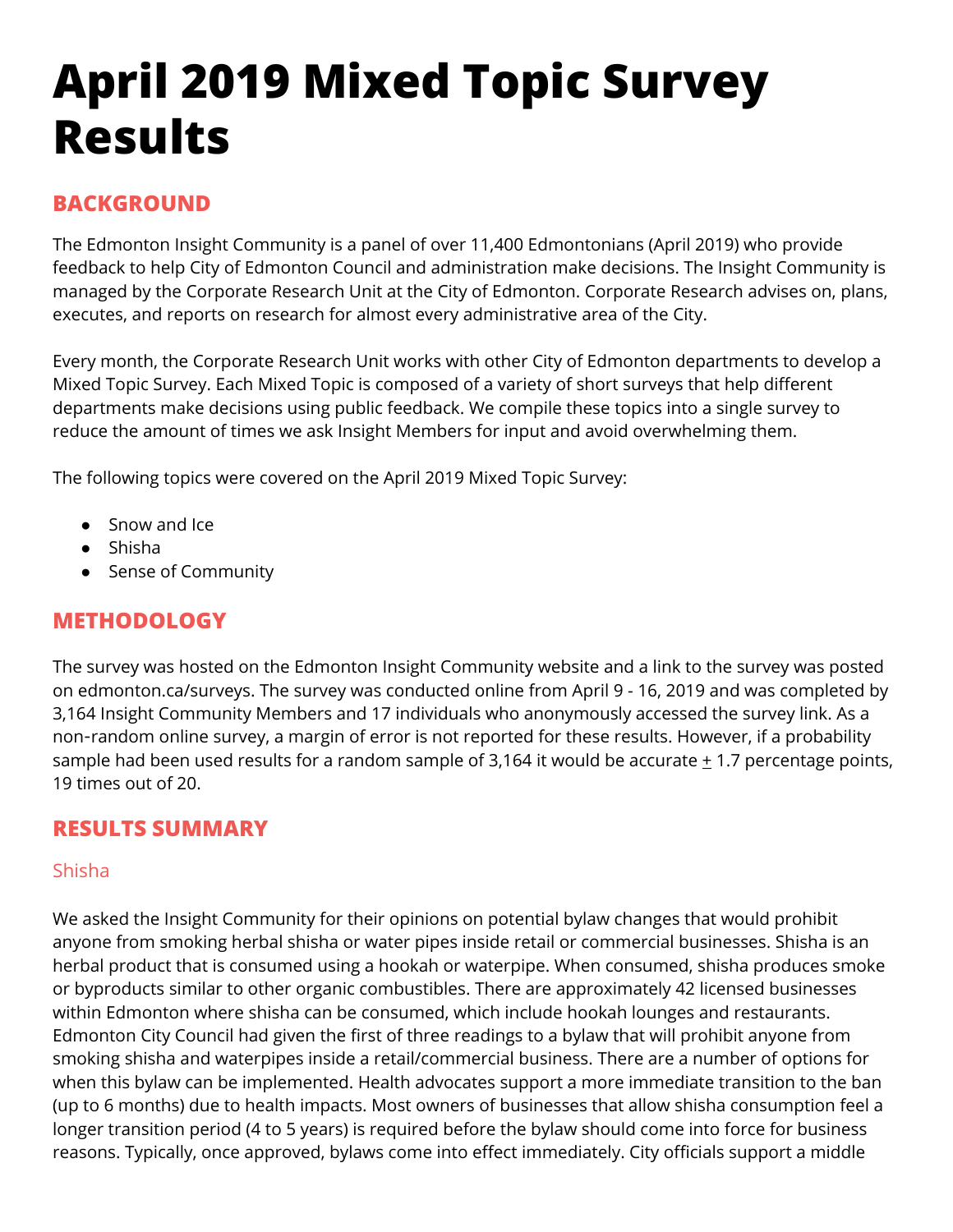point of an 18 month transition period to the ban. Insight Community members were asked when the bylaw should come into force. Respondents were most likely to support an 18-month period prior to the bylaw coming into force (36%), followed by an immediate implementation (32%), and a 4-5 year transition period (8%), with the remaining respondents proposing some other solution (15%) or selecting "none of the above" (8%).

#### Snow and Ice

Insight Community members were asked about their perceptions of the City's Snow and Ice Control program on their neighbourhood streets over the time they have lived there. Most commonly, respondents said it has remained "pretty much the same" (45%), while 33% think it has gotten worse and 22% think it has gotten better. Next, we asked the Insight Community whether particular factors have gotten better or worse in terms of snow and ice control in their neighbourhood. Responses are outlined below:

| Factor                                                    | % of Responses |                     |
|-----------------------------------------------------------|----------------|---------------------|
|                                                           | Gotten better  | <b>Gotten worse</b> |
| General condition of winter roads                         | 23             | 25                  |
| General condition of intersections                        | 21             | 27                  |
| Height/width of snow windrows along the street            | 21             | 22                  |
| Amount of ruts in roadways                                | 16             | 31                  |
| General condition of shared use pathways or bike<br>lanes | 15             | 13                  |
| Amount of ice on sidewalk ramps or bus stops              | 7              | 33                  |
| All of the above                                          | 3              | 8                   |
| None of the above                                         | 38             | 23                  |
|                                                           |                |                     |

(n=3,164)

Last, we asked respondents if they would support mandatory parking bans in all areas of the city for snow removal, since parking bans in most residential areas are currently voluntary. A majority of Insight Community members would support a mandatory parking ban (63%).

#### Sense of Community

We tested two different sets of questions measuring *Sense of Community* that may be used in a future study. The sets of questions were developed by academics and researchers to measure sense of community across many different situations, and we explored the potential to adapt these questions for the Edmonton context. Respondents said they had difficulty answering questions about their neighbourhood, since it was not clear whether we were referring to their named neighbourhood or the few blocks around their home. Many Insight Community members were also frustrated that a *Don't Know* or *Not Sure* answer was not an option, and many seemed to prefer the 5-point scale (*Strongly agree* to *Strongly disagree*) to the 4-point scale (*Not at all* to *Completely*). We received numerous pieces of useful feedback on both sets of questions that will be considered as we move forward with this study.